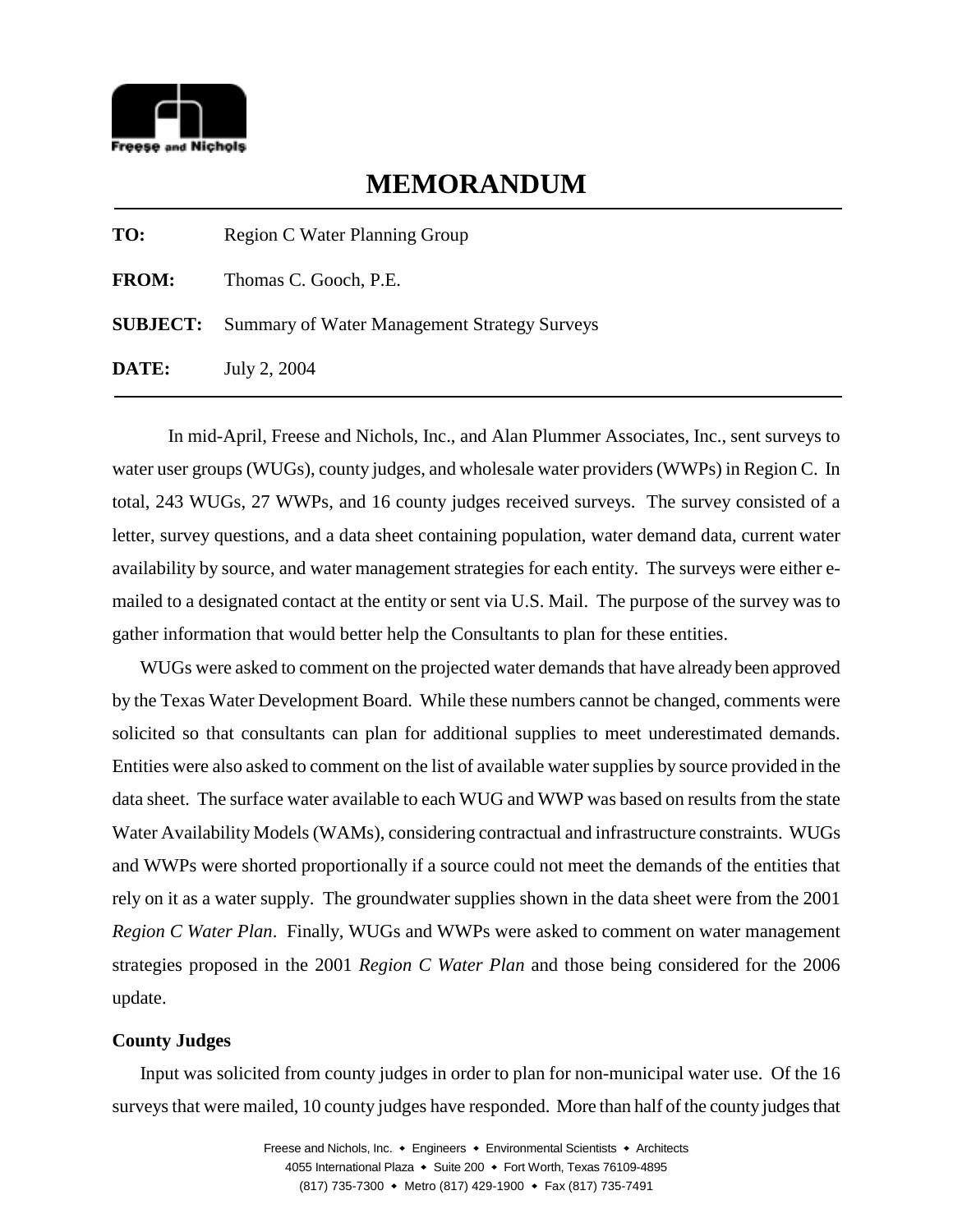Memorandum – Summary of Water Management Strategy Surveys July 2, 2004 Page 2 of 3

responded have no comments on the information presented in the data sheet. Three counties submitted comments regarding underestimated populations. One county judge commented on irrigation demand numbers; he believes they will decrease over the planning period rather than stay constant.

## **Water User Groups**

Of the 243 surveys sent to Water User Groups, 130 surveys have been returned. Two follow-up calls were made to entities not returning a survey. Of those entities participating in the survey, a range of remarks have been submitted including comments regarding:

- Water demand projections
	- o About 60% of WUGs returning the survey were in agreement with water demand projections.
	- o The majority of the remainder of WUGs participating in the survey commented that water demand projections for their entity were too low.
	- o A few WUGs found water demand projections to be too high, mainly due to build out limitations.
- Water Supply Sources
	- o About 70% of WUGs returning surveys were in agreement with supply sources and water available from those sources.
	- o 30 WUGs submitted comments on supplies available from sources. Comments included corrections to the survey data sheet and additional information about potential new supply sources for individual WUGs.
- Water Management Strategies
	- o 82 entities were in agreement with the proposed potential water management strategies.
	- o 28 entities provided information about their future projects or offered new potential water management strategies.

## **Wholesale Water Providers**

Wholesale water providers were asked to comment on TWDB approved demand projections, water availability from their current sources, and proposed water management strategies. Data sheets were provided to each WWP that included TWDB approved population and demand numbers, water available to each WWP based on results from the WAMs, and previous and proposed water